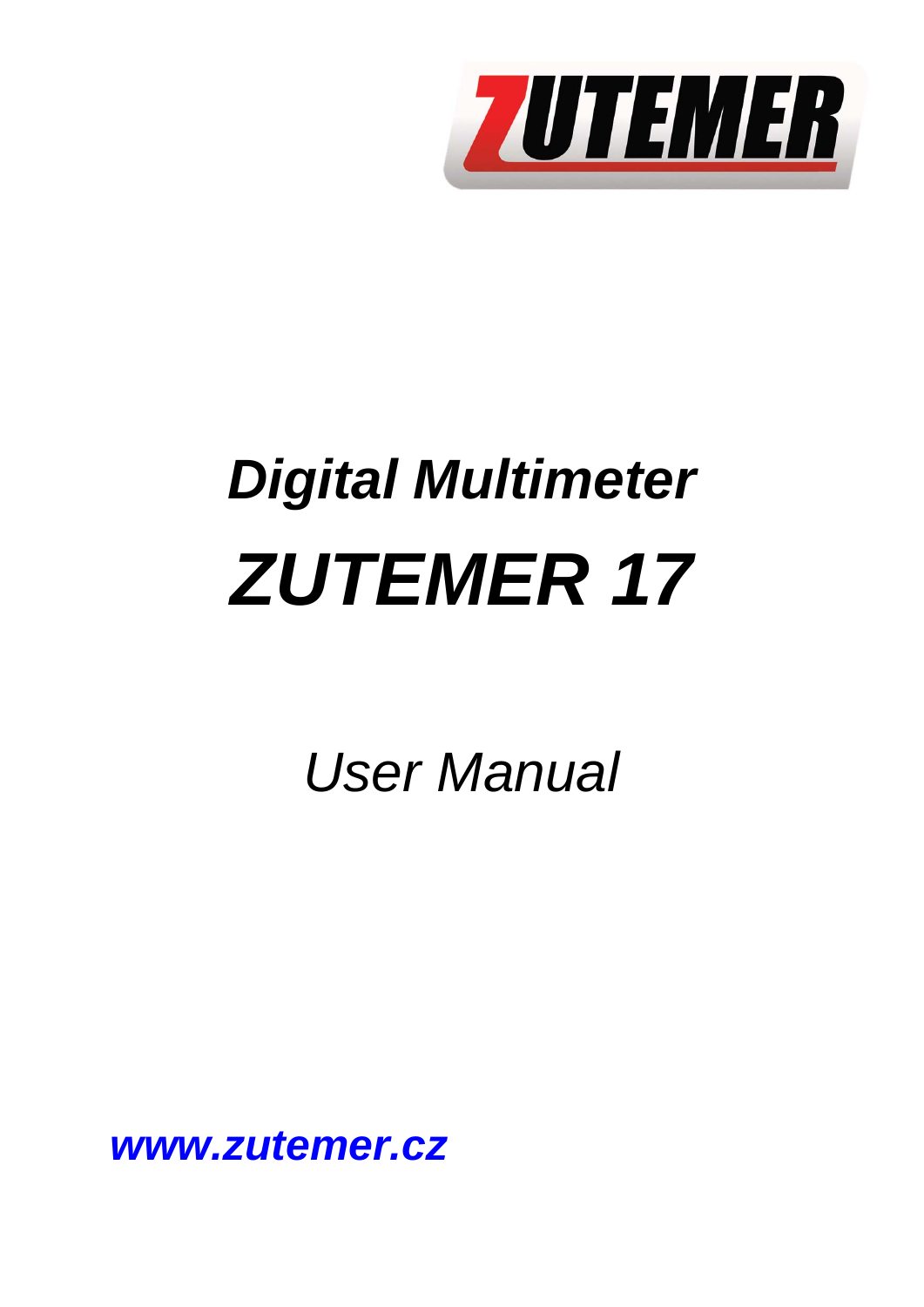### **I. General**

The instrument is a high-reliability digital multimeter with stable performance and powered by battery. The instrument adopts 25mm font-height LCD unit, which presents the readings clearly; and with backlight display and overload protection function, the product can be used more conveniently.

Instruments of this series may be used to measure DC voltage and AC voltage, DC current and AC current, resistance, capacitance, diode, triode, on-off test, temperature and frequency, etc. Centered on the dual-integral A/D conversion, the whole unit is a tool instrument with excellent performance, and has been titled as "China Quality Electronic Product", and become an ideal tool for laboratory, factory, radio fans and families.

## **II. Safety Notices**

The instrument meets IEC 1010 clauses (the safety standards promulgated by International Electrotechnical Commission) in terms of design, and shall be used after reading the safety notices.

1. Don't input an extreme voltage exceeding the true effective value of DC1000V or AC700V when measuring the voltage;

2. The voltage of below 36V is safe. When the voltage measured is higher than DC36V or AC25V, users shall check when the multimeter probe is reliably contacted, correctly connected, and well insulated, in order to avoid electric shock;

3. The multimeter probe shall be taken away from the tested point if the function and range are changed;

4. Select correct function and range to avoid misoperation. The instrument of this series has full-range protection function, but for the sake of safety, you shall still pay attention to this point;

5. Do not input a current higher than 10A when measuring the current.

6. The safety sign " $\triangle$ " indicates the existence of dangerous voltage; " $\equiv$ " indicates grounding; indicates dual insulation;  $\Delta$  " indicates that operator must refer to the specifications; and  $\Delta$ " indicates low voltage.

#### **III. Characteristics**

- 1. Common characteristics
- 1-1 Display mode: Liquid crystal display;
- 1-2 Maximum display: 3999 (33/4)-bit automatic polar display;
- 1-3 Measuring method: Dual-integral A/D conversion;
- 1-4 Sampling rate: Around 3 times/ second;
- 1-5 Ultra-range display: Highest position displayed as "OL";
- 1-6 Low voltage display: Appearance of the sign  $\Box$ ":
- 1-7 Working environment:  $(0 \sim 40)$ <sup>o</sup>C, relative humidity <80%;
- 1-8 Power supply: 5#, 2x 1.5V batteries;
- 1-9 Volume (size): 180 x 90.5 x 45mm (L x W x H);
- 1-10 Weight: Around 420g (including battery);

1-11 Accessories: One User's Manual; shock-proof sleeve, and one external packing box; one TP01 thermocouple (with temperature function), testing accessories, one pair of alligator clips, and two 1.5V batteries.

2. Technical characteristics

2-1 Accuracy:  $\pm$  (a% of the reading + least significant bit); guaranteed accurate ambient temperature: (23 $\pm$ 5)  ${}^0C$ ; relative humidity: <75%; guaranteed calibration period: one year since the date of delivery.

| 2-2 DC voltage (DCV) |  |
|----------------------|--|
|----------------------|--|

| Range | Accuracy          | Resolution |
|-------|-------------------|------------|
| 400mV | $\pm(1.0\% + 10)$ | 0.lmV      |
| 4V    |                   | lmV        |
| 40V   | $\pm(0.5\% + 3)$  | 10mV       |
| 400V  |                   | 100mV      |
| 1000V | $\pm(0.5\% + 3)$  |            |

Input impedance: 10 MΩ

Overload protection: DC1000V or AC750V peak value.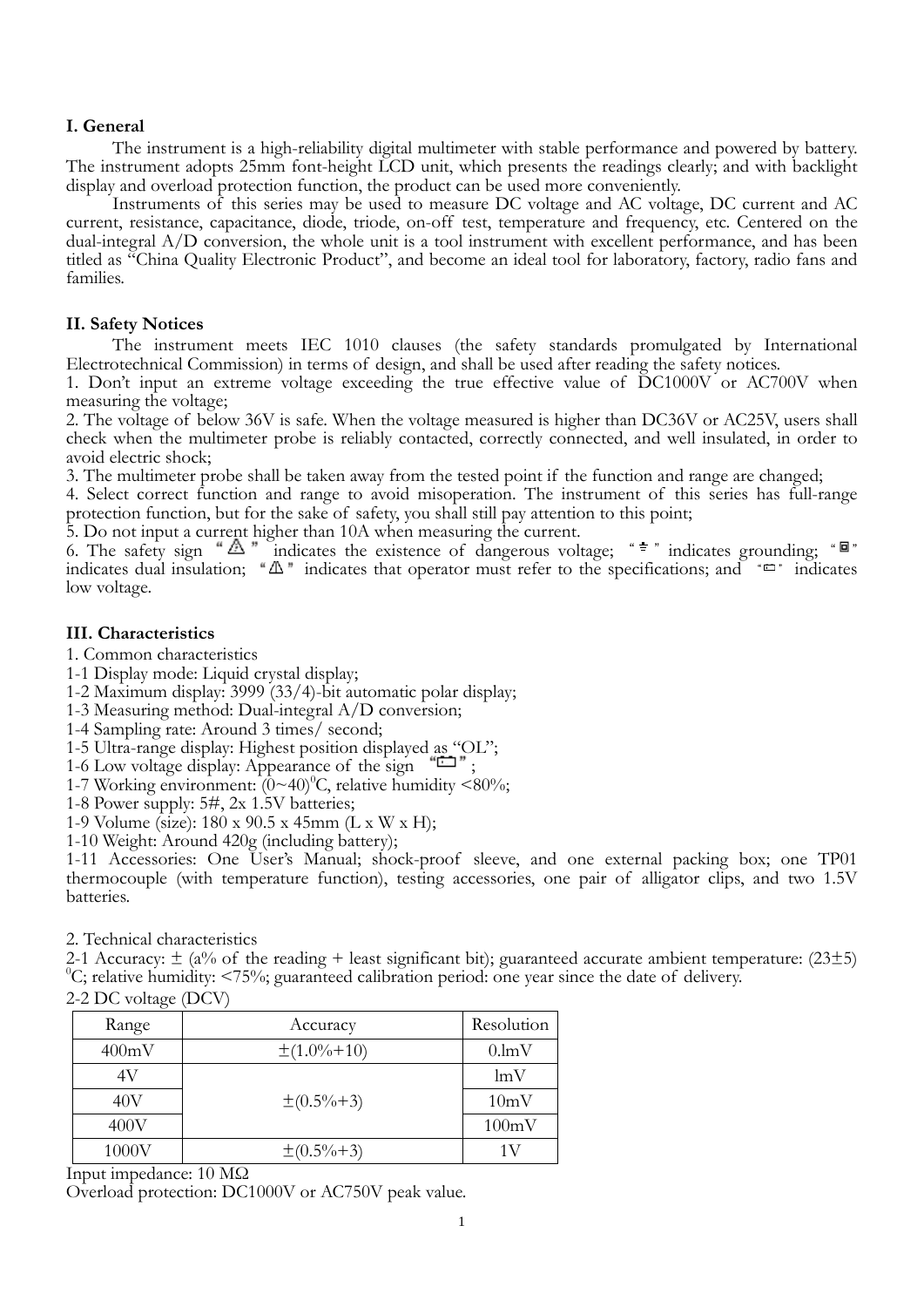## 2-3 DC millivolt (DCmV)

| Kange           | Accuracy          | Resolution |
|-----------------|-------------------|------------|
| $400 \text{mV}$ | $\pm(1.0\% + 10)$ | 0.lmV      |

2-4 True effective value of AC millivolt (ACmV)

| Range           | Accuracv         | Range scope  | Resolution |
|-----------------|------------------|--------------|------------|
| $400 \text{mV}$ | $\pm(3.0\% + 3)$ | $40Hz$ -lkHz | 0.1mV      |

# 2-5 True effective value of  $D\AC$  voltage (ACV)

| Range | Accuracy         | Frequency<br>scope | Resolution |
|-------|------------------|--------------------|------------|
| 4V    |                  |                    | lmV        |
| 40V   | $\pm(1.0\% + 3)$ | $40Hz-1kHz$        | 10mV       |
| 400V  |                  |                    | 100mV      |
| 750V  |                  |                    |            |

Input impedance: 400mV range > 40MΩ, and the other is 10 MΩ;

Overload protection: DC1000V or AC750V peak value;

Frequency response: The frequency scope for all ranges is  $40\text{Hz} - 1\text{kHz}$  (applicable to standard sine wave and triangle wave).

Display: True effective value (more than 200Hz for other waveforms, only for reference).

## 2-6 DC current (DCA)

| Range  | Accuracy         | Resolution |
|--------|------------------|------------|
| 400uA  |                  | 0.luA      |
| 4000uA |                  | luA        |
| 40mA   | $\pm(1.5\% + 3)$ | 10uA       |
| 400mA  |                  | 100uA      |
| 10A    |                  | 10mA       |

Maximum voltage drop measured: Full range mA: 400mV; A: 100mV; Maximum input current: 10A (not more than 10s);

Overload protection: 0.5A/250V fuse; 10A/250V fuse.

# 2-7 True effective value of AC current (ACA)

| Range  | Accuracy         | Frequency<br>scope | Resolution  |
|--------|------------------|--------------------|-------------|
| 400uA  |                  |                    | $0.$ lu $A$ |
| 4000uA | $\pm(1.5\% + 3)$ |                    | $l$ u $A$   |
| 40mA   |                  | 40Hz-lkHz          | 10uA        |
| 400mA  |                  |                    | 100uA       |
| 10A    | $\pm(1,5\% + 3)$ |                    | 10mA        |

Maximum voltage drop measured: Full range mA: 400mV; A: 100mV; Maximum input current: 10A (not more than 15s);

Overload protection: 0.5A/250V fuse; 10A/250V fuse.

Frequency response: The frequency scope for all grades of current is 40Hz-1kHz; (applicable to standard sine wave and triangle wave; and that for other waveforms: more than 200Hz, only for reference).

2-8 Resistance (Ω)

| Kange | Accuracy         | Resolution  |
|-------|------------------|-------------|
| 400.C | $\pm(0.5\% + 3)$ | $0.1\Omega$ |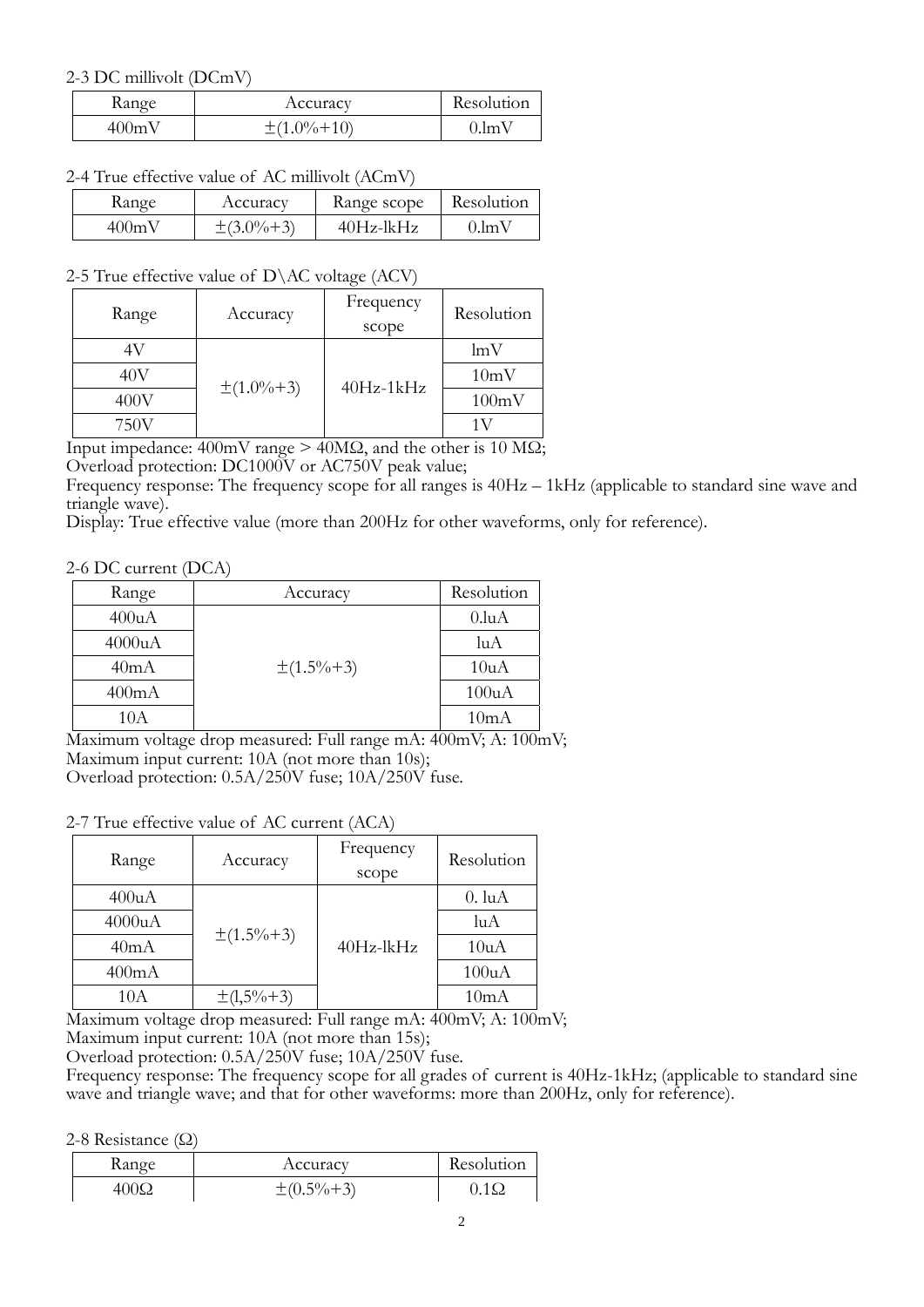| 4kΩ                | $\pm(0.5\% + 2)$ | 1Ω          |
|--------------------|------------------|-------------|
| $40k\Omega$        |                  | $10\Omega$  |
| $400k\Omega$       |                  | $100\Omega$ |
| 4ΜΩ                |                  | $1K\Omega$  |
| $40\text{M}\Omega$ | $\pm(1.5\% + 3)$ | $10K\Omega$ |

Input sensitivity: 1.5V;

Overload protection: DC or AC 250V peak value.

Open circuit voltage: 400mV;

Open circuit protection: DC or AC250V peak value.

Note: When the range of 400Ω is used, users shall firstly make the multimeter probes in short circuit state, obtain the resistance of the down-lead, and then reduce it from the actually measured value.

2-9 Capacitance (C)

| Range  | Accuracy          | Resolution |
|--------|-------------------|------------|
| 10nF   | $\pm(5,0\% + 20)$ | 10pF       |
| 100nF  |                   | 100pF      |
| luF    |                   | 1nF        |
| 10uF   | $\pm (2.0\% + 5)$ | 10nF       |
| 100uF  |                   | 100nF      |
| 1000uF | $\pm(5.0\% + 5)$  | luF        |

#### 2-10 Diode and on-off test

| Range | Displayed value                                                              | Test conditions                                                                                 |
|-------|------------------------------------------------------------------------------|-------------------------------------------------------------------------------------------------|
| $+$   |                                                                              | Voltage drop in forward direction of diode The DC current is around 0.5mA in forward direction, |
|       |                                                                              | and around 1.5V in backward direction.                                                          |
| o)))  | The buzzer rings for long time, and the Open-circuit voltage is around 0.5V. |                                                                                                 |
|       | resistance between two tested points is                                      |                                                                                                 |
|       | smaller than $40\pm30\Omega$ .                                               |                                                                                                 |

Overload protection: DC or AC250V peak value.

**Warning:** It's forbidden to input voltage value in this range for the sake of safety!

2-11 Temperature ( / )

| Range                | Accuracy                                                    | Resolution |
|----------------------|-------------------------------------------------------------|------------|
| $(-20 \sim 1000)$ °C | <400 °C $\pm$ (1.0%+5)<br>$\geq 400 \pm (1.5\% + 15)$       |            |
| $(-4-1832)$          | $\leq 752 \pm (1.0\% + 5)$<br>$\geq 752$ °F $\pm$ (1.5%+15) |            |

Sensor: K type (nickel chromium- nickel silicon)

**Warning:** It's forbidden to input voltage value in this range for the sake of safety!

#### **IV. Application Method**

4-1 Description of operating panel (as shown in Figure 1)

1. LCD unit: It displays the numerical value measured with the instrument and its unit; 2. Functional switches

2-1 "HzDUTY" key: AC/DC current and voltage DC/AC. This key may be pressed for conversion into AC current if DC current is measured, or for conversion of frequency and duty ratio (1-99% ) if frequency is measured.

2-2 Voltage, current and capacitance level key: After this functional switch is pressed, the reading will be zeroed, and the product will step into the measurement of relative value, and the display unit will show the sign "REL"; and after this key is pressed once more, the product will exit from the measurement of relative value;

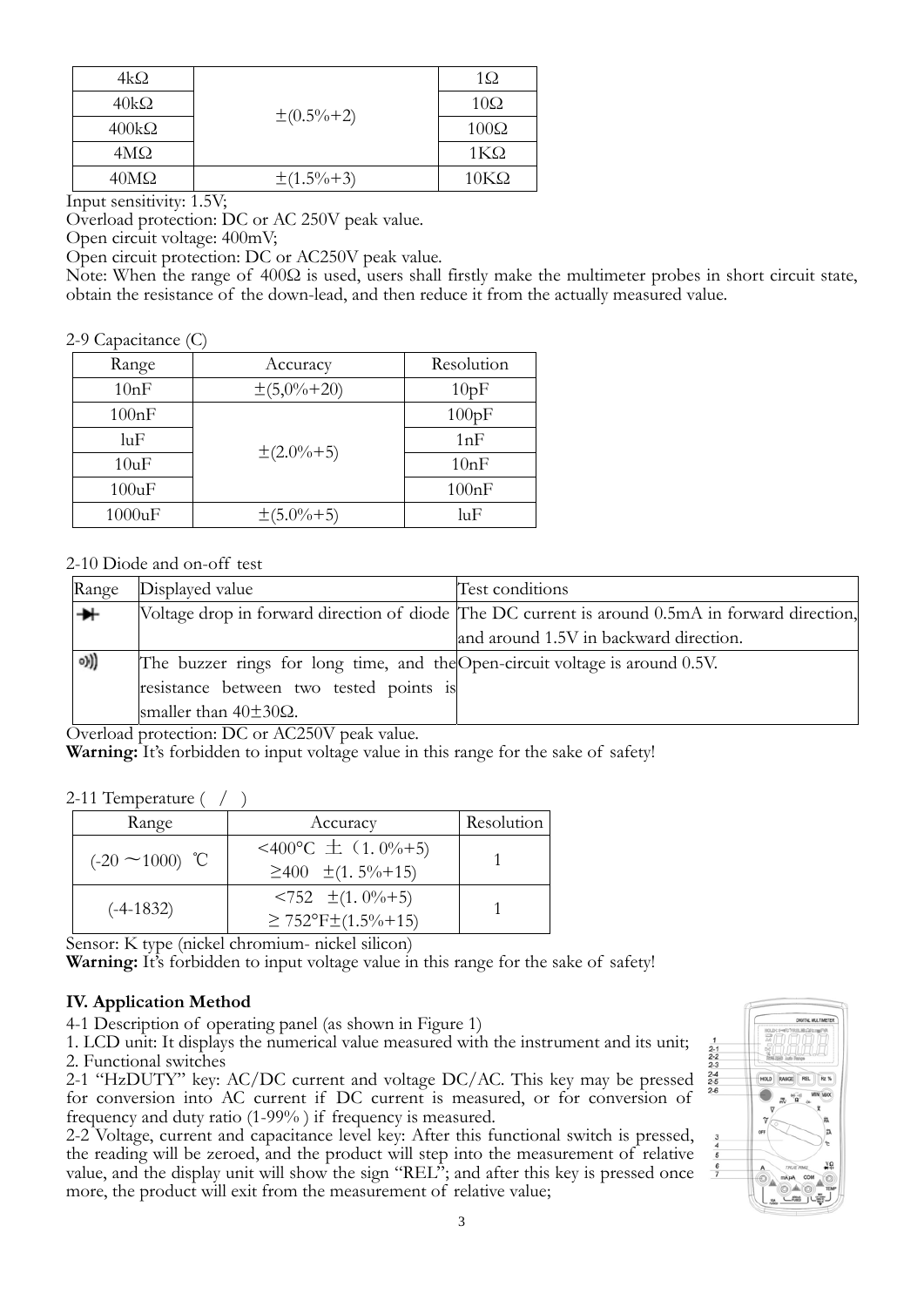2-3 RANGE key: This key is used for selection of automatic or manual range. The instrument is in the state of automatic range initially, and shows the sign "AUTO". After this functional switch is pressed, it will turn into manual range. The level will be increased by one every time when the key is pressed, and it will recycle from low to high in turn. After the key is pressed for more than 2s continuously, the product will return to the state of automatic range;

2-4 HOLD key: After this functional switch is pressed, the current numerical value measured with the instrument will be held on the LCD unit, which will show the sign "HOLD"; and after this key is pressed once more, the instrument will exit from the holding state.

2-5 Maximum/ minimum value measurement key: The key is triggered for measurement of maximum value, then triggered for measurement of minimum value, and triggered the second time for the measurement of the difference between the maximum and the minimum value. It recycles successively this way;

2-6 The key for conversion of AC/DC current and diode/ resistance/ buzzer.

3. Knob switch: Used to change the measuring function and range;

4. Voltage, resistance, capacitance, frequency input end;

5. Public ground;

6. Socket for test of less than 400mA current;

7. 10A current test socket.

## 4-2 DC voltage measurement

1. Insert the black multimeter probe into "COM" end, and the red multimeter probe into "VΩHz" end;

2. Convert the functional switch to the voltage level;

3. The instrument is initially in the state of automatic range, and displays the sign "AUTO"; after "RANGE" key is pressed, it will turn into the mode of manual range, and the ranges 400mV, 4V, 40V, 400V, and 1000V are optional;

4. Make the testing multimeter probe contact the tested point, and the voltage and polarity of this point contacted by the red multimeter probe will be displayed on the screen. NOTES:

1. Under the mode of manual range, if the LCD displays "OL", it indicates going beyond the range, and "RANGE" key shall be rotated to a higher level;

2. The voltage measured shall never exceed DC1000V, or the instrument circuit will possibly be damaged;

3. Never contact the high-voltage circuit measured.

4-3 DC millivolt voltage measurement

1. Insert the black multimeter probe into "COM" end, and the red multimeter probe into "VΩHz" end;

2. Convert the functional switch to "mV" level;

3. The instrument doesn't show the sign "AUTO", and this level of voltage may be used for measurement only when the voltage is no bigger than 400mV;

4. Make the testing multimeter probe contact the tested point, and the voltage and polarity of this point contacted by the red multimeter probe will be displayed on the screen. NOTES:

1. If LCD shows "OL", it indicates going beyond the range, and here, AUTO DC voltage level of the automatic range shall be used for measurement.

2. Never use high-voltage DC400mV for measurement at this level.

4-4 AC millivolt true effective voltage measurement

1. Insert the black multimeter probe into "COM" end, and the red multimeter probe into "VΩHz" end;

2. Rotate functional switch to "mV" level, and press "SELECT" key to display ACmV. At this level, there is no the sign "AUTO". Users shall never use this level for measurement in case of AC voltage higher than 400mV;

3. Make the testing multimeter probe contact the tested points, and the voltage of the two points contacted by the multimeter probe will be displayed on the screen.

NOTES:

1. When LCD shows "OL", it indicates going beyond the range, and the product shall be turned to automatic AC voltage measurement.

2. Never use a voltage of higher than AC400mV for measurement at this level, or the instrument will be damaged.

4-5 True effective value measurement of AC voltage

1. Insert the black multimeter probe into "COM" end, and the red multimeter probe into "VΩHz" end;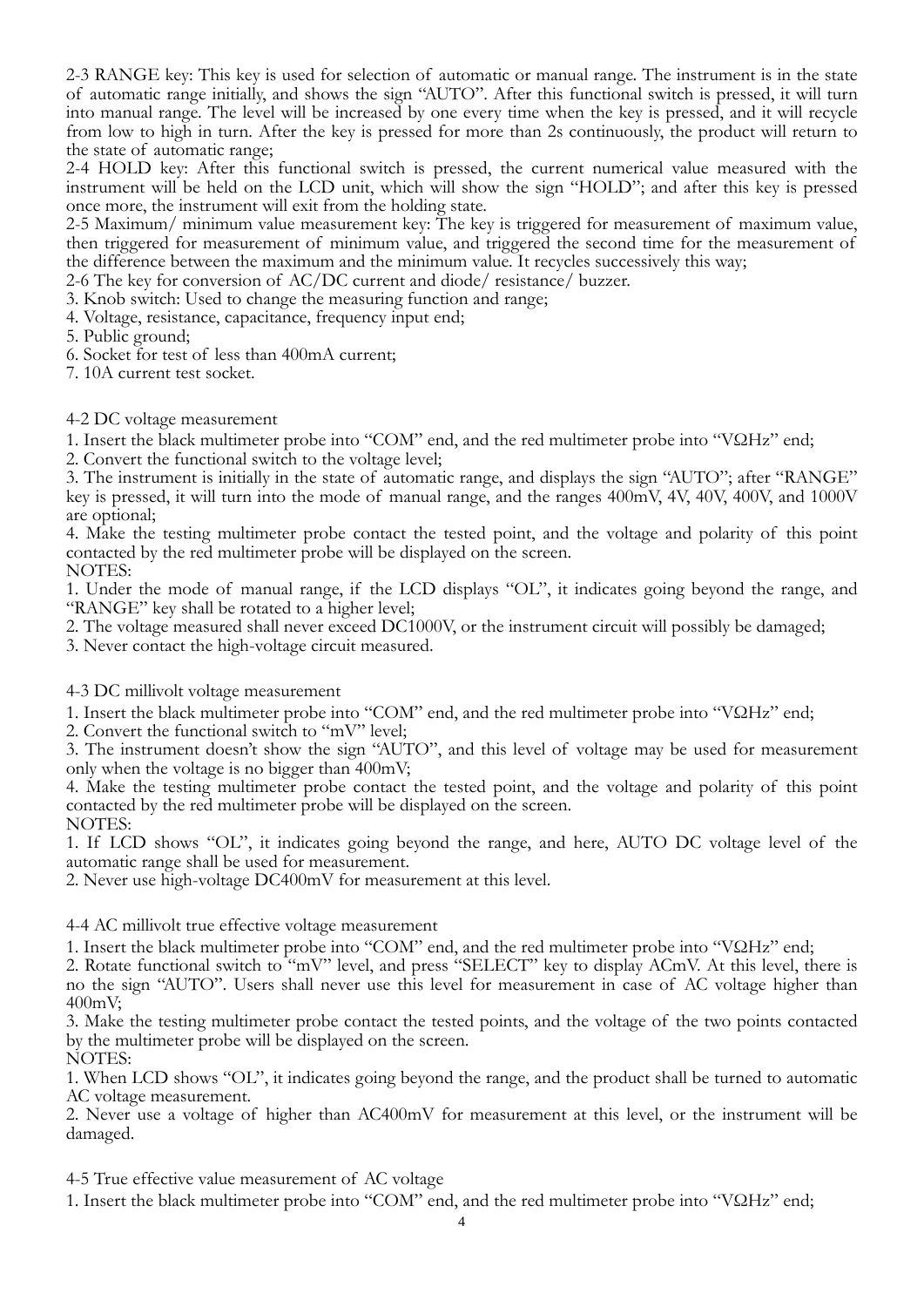2. Rotate the functional switch to "V" level;

3. The instrument is initially in the state of automatic range, and displays the sign "AUTO"; after "RANGE" key is pressed, it will turn into the mode of manual range, and the ranges 400mV, 4V, 40V, 400V, and 750V are optional;

4. Make the testing multimeter probe contact the tested points, and the voltage of the two points contacted by the multimeter probe will be displayed on the screen.

NOTES:

1. Under the mode of manual range, if the LCD displays "OL", it indicates going beyond the range, and "RANGE" key shall be rotated to a higher level;

2. The voltage measured shall never exceed AC750V, or the instrument circuit will possibly be damaged;

3. Never contact the high-voltage circuit measured.

4-6 DC current measurement

1. Insert the black multimeter probe into "COM" hole, and the red multimeter probe into "mA" or "10A" hole (maximum 400mA or 10A);

2. Rotate the functional switch to current level, press "SELECT" key to select DC measurement mode, and then connect the probe of the instrument to the tested circuit. The current value tested and the current polarity of the point contacted by red probe will be displayed on the screen simultaneously. NOTES:

1. If having no idea about the scope of current measured, users shall rotate the range switch to the highest level, and then rotate it to corresponding level according to the value displayed;

2. If LCD shows "OL", it indicates going beyond the range, and the range switch shall be rotated to a higher level.

3. The maximum input current is 400mA or 10A (depending on the inserting location of red probe). In case of exceeding rated current, the fuse will be melted or even the instrument will be damaged.

4. It's forbidden to input voltage exceeding DC36V or AC25V peak value at "COM" and "mA" or "A" end.

4-7 True effective value measurement of AC current

1. Insert the black multimeter probe into "COM" hole, and the red multimeter probe into "mA" or "10A" hole (maximum 400mA or 10A);

2. Rotate the functional switch to current level, press "SELECT" key to select AC measurement mode, and then connect the probe of the instrument to the tested circuit. The current value tested will be displayed on the screen simultaneously.

NOTES:

1. If having no idea about the scope of current measured, users shall rotate the range switch to the highest level, and then rotate it to corresponding level according to the value displayed;

2. If LCD shows "OL", it indicates going beyond the range, and the range switch shall be rotated to a higher level.

3. The maximum input current is 400mA or 10A (depending on the inserting location of red probe). In case of exceeding rated current, the fuse will be melted or even the instrument will be damaged.

4. It's forbidden to input voltage exceeding DC36V or AC25V peak value at "COM" and "mA" or "A" end.

4-8 Resistance measurement

1. Insert the black multimeter probe into "COM" hole, and red multimeter probe into "VΩHz" hole;

2. Rotate the functional switch to "Ω" level, and make the two multimeter probes bridge over the resistance tested;

3. Press "RANGE" key to select automatic or manual mode;

4. If the resistance of small value is measured, users shall make the multimeter probe in short circuit state, press "REL" key once, and then, measure the unknown resistance. In this way, can we obtain the actual value of resistance.

NOTES:

1. Under the mode of manual range measurement, if having no idea about the scope of resistance measured, users shall adjust the switch to the highest level;

2. If LCD shows "OL", it indicates going beyond the range, and users shall adjust the range to a higher level. If the resistance measured is more than  $1\text{M}\Omega$ , it will take several seconds for the reading to become stable, and this is normal for measurement of high resistance;

3. If the input end is open-circuited, the overload sign "OL" will be displayed;

4. The online resistance measurement may be started after it's confirmed that, all power sources of tested circuit are cut off, and all capacitors are completely discharged;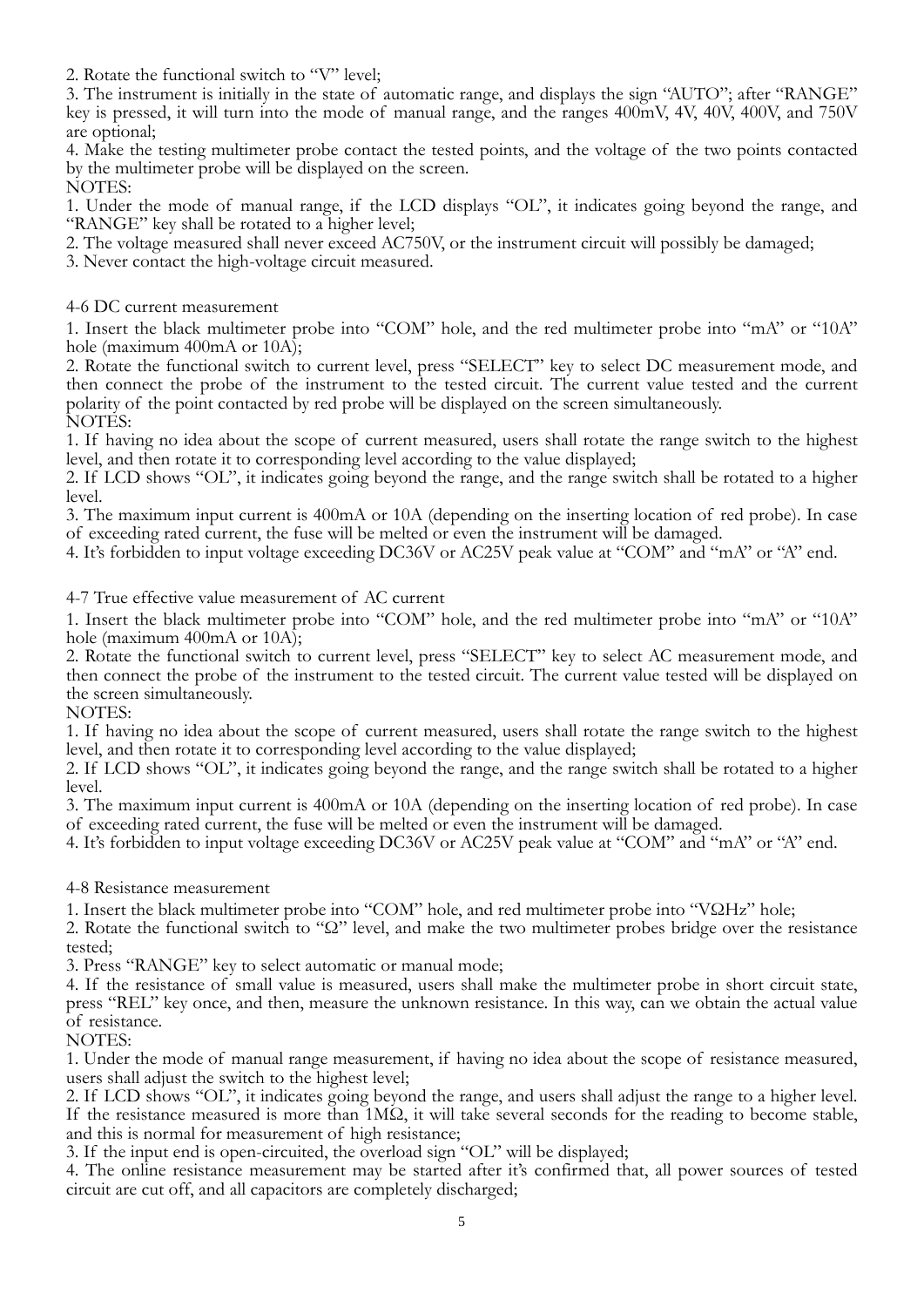## 5. Never input voltage at resistance level.

4-9 Capacitance measurement

1. Rotate the functional switch to " $H$ " level;

2. Insert the black multimeter probe into "COM" hole and red multimeter probe into "VΩHz" hole;

3. If the value displayed on the screen is not 0, press "REL" key for zeroing;

4. Insert the corresponding polarity of tested capacitor into "VΩHz" hole of testing multimeter probe (the polarity of red multimeter probe is "+"), and connect the negative end of tested capacitor into "COM". Here, the screen will display the capacity of capacitor.

NOTES:

1. For each test, "REL" key must be pressed once for zeroing, in order to ensure the accuracy of measurement;

2. Capacitance level has only the working mode of automatic range;

3. Tested capacitor shall be completely discharged, for fear of damaging the instrument;

## 4-10 Frequency measurement

Frequency measurement is only applicable to AC220V, AC380 power supply, and the low-frequency and high-voltage measurement, but not applicable to high-frequency low-voltage measurement.

Press "SELECT" key to convert frequency and duty ratio, and display the frequency or duty ratio reading of tested signal.

NOTES:

- 1. Frequency has only the working mode of automatic range;
- 2. If a value exceeding the effective value of AC10V is input, the reading will be presented, but it will possibly be overproof;
- 3. It's better to use shielded cable for measuring small signals in noise environment.
- 4. Never contact the high-voltage circuit measured.

4-11 Diode and on-off test

1. Insert the black multimeter probe into "COM" hole and red multimeter probe into "VΩHz" hole (the polarity of red multimeter pole is "+";

2. Rotate the functional switch to  $\leftrightarrow$  or  $\circ$  of  $\circ$   $\circ$ ))  $\circ$  level;

3. Measurement in forward direction: Connect the red/black multimeter probe to the positive/ negative pole of the tested diode, and the display unit will display the approximate value of the voltage drop in forward direction of the diode;

4. Measurement in backward direction: Connect the red/black multimeter probe to the negative/ positive pole of the tested diode, and the display unit will display "OL";

5. Complete diode test includes measurement in forward and backward direction. If the tested result is not accordant with the abovementioned, it shows that the diode is defective.

6. Connect the multimeter probes to the two points of the circuit to be tested, and the resistance value is around 50Ω. Here, the built-in buzzer will ring.

NOTE: Don't input voltage at  $\longrightarrow^*$  or " $\longrightarrow^*$ " level.

4-12 Temperature measurement

- 1. Rotate the functional switch to " " level.
- 2. Insert the thermocouple sensor's cold end (free end) negative pole (black plug) into "COM" end, and its working end (temperature measuring end) positive pole (red plug) into "VRHz" hole. Then, arrange it at the place where the temperature is measured, the display screen will show the temperature value of this place measured, with the reading presented in Celsius degree; while if "SELECT" key is pressed, the reading will be presented in Fahrenheit degree.

#### NOTES:

- 1. Normal temperature will be displayed if the input end is open-circuit.
- 2. Never change the temperature sensor, or the accuracy of measurement won't be guaranteed.
- 3. Never input voltage at temperature level.

## 4-13 Data holding

Press "HOLD" switch to make present data held on the display unit, and press it once again to cancel the data holding and restart counting.